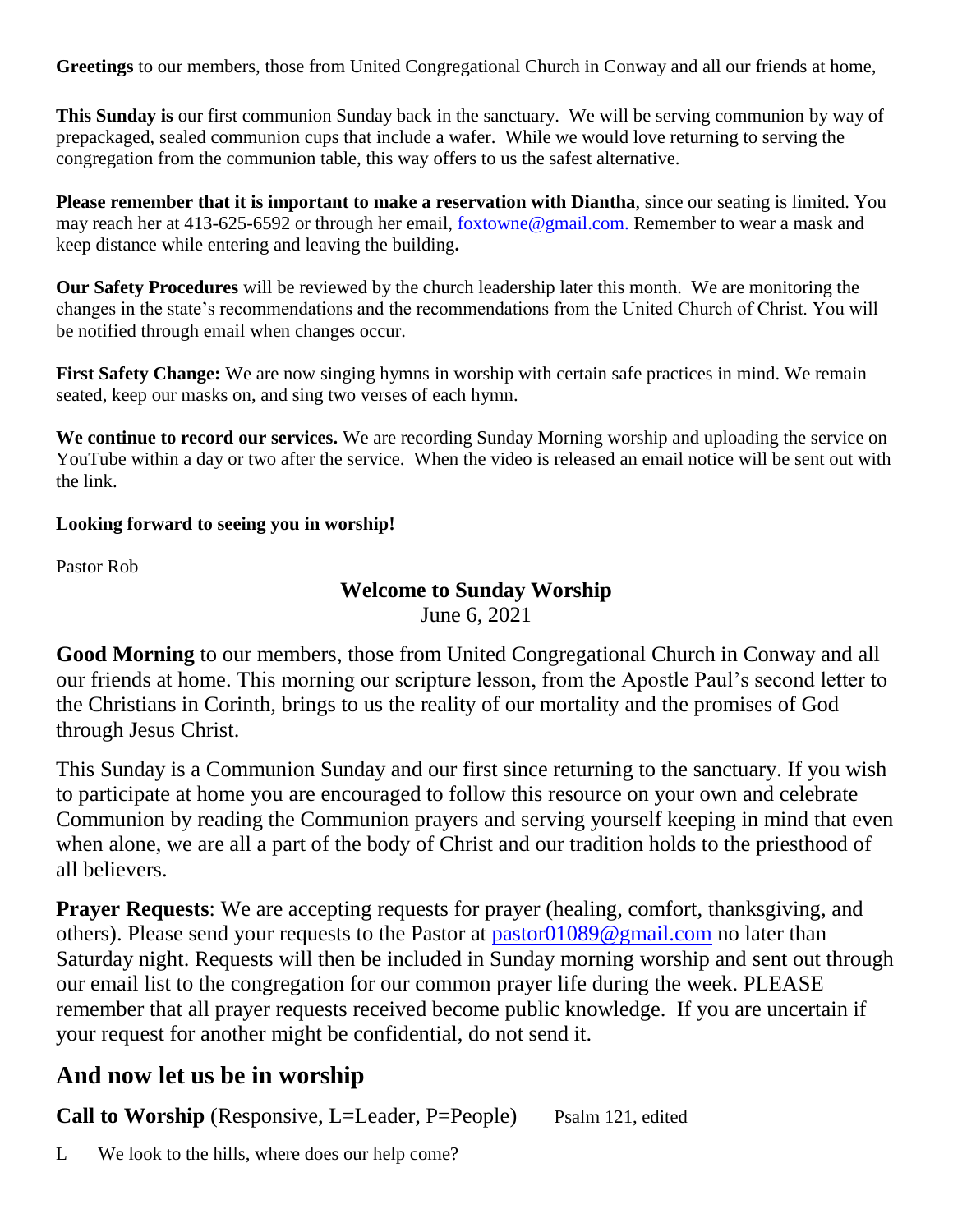## **P Our help comes from the Lord, who made heaven and earth.**

L We look to the hills, where does our help come?

# **P Our help comes from the Lord!**

## **Unison Morning Prayer & the Lord's Prayer**

Holy God, we greet this new day with praise on our lips. In you alone we find peace, we find comfort, we find love and we find safety. From you we hear the call to enter your ministry, to learn of your will and to love our neighbor. For faithful living we pray for the gifts of the spirit, that we may be disciples of your Christ, our way, our truth, our life who taught us to pray saying…*Our Father, who art in heaven, hallowed be thy name. Thy kingdom come, thy will be done, on earth as it is in heaven. Give us this day our daily bread and forgive us our debts as we forgive our debtors. And lead us not into temptation but deliver us from evil. For thine is the kingdom and the power and the glory forever. Amen.*

# **Prayers of the People**

This morning's prayers present three opportunities to offer prayers for those in need of healing, for those in need of the comfort of the Holy Spirit and prayers of thanksgiving. There will also be a time for personal prayers and meditation. Let us come to God in prayer.

Gracious God, who in Jesus did bring sight to the blind, who did speak the words and the lame lifted themselves up and stood on solid ground, who did touch, and disease melted away, **Hear, these our prayers for those who are in need of your healing:** (Your prayers for healing)

Loving God, who grants us all life and breath and the precious gift of time. Who sets before us the ways of life and the ways of death, we pray for those in need of the comfort of your Holy Spirit: Those who once knew love, friendship, support and care, and now cry the tears of loss, loss of spouse, loss of child, loss of lover, loss of friend and neighbor. Grant, O God, that they may know that all are in your holy and safe keeping and that you are with them in the wilderness of loss and loneliness. **Hear these our prayers for those in need of the comfort of your Holy Spirit:** (Your prayers for comfort)

Almighty God, who sends the sun and the rain in due season, whose creation is sufficient for all life, and who delights in the work of your hands, **hear our prayers of thanksgiving and joy:** (Your prayers of thanksgiving)

In this time of prayer, open our hearts to you that might be in your presence, open our minds to the peaceful quiet of meditation. (Your personal prayers and meditation) Loving God, who hears every prayer and answers not according to our desire, but according to your Holy Will, let your love rain down upon people. Amen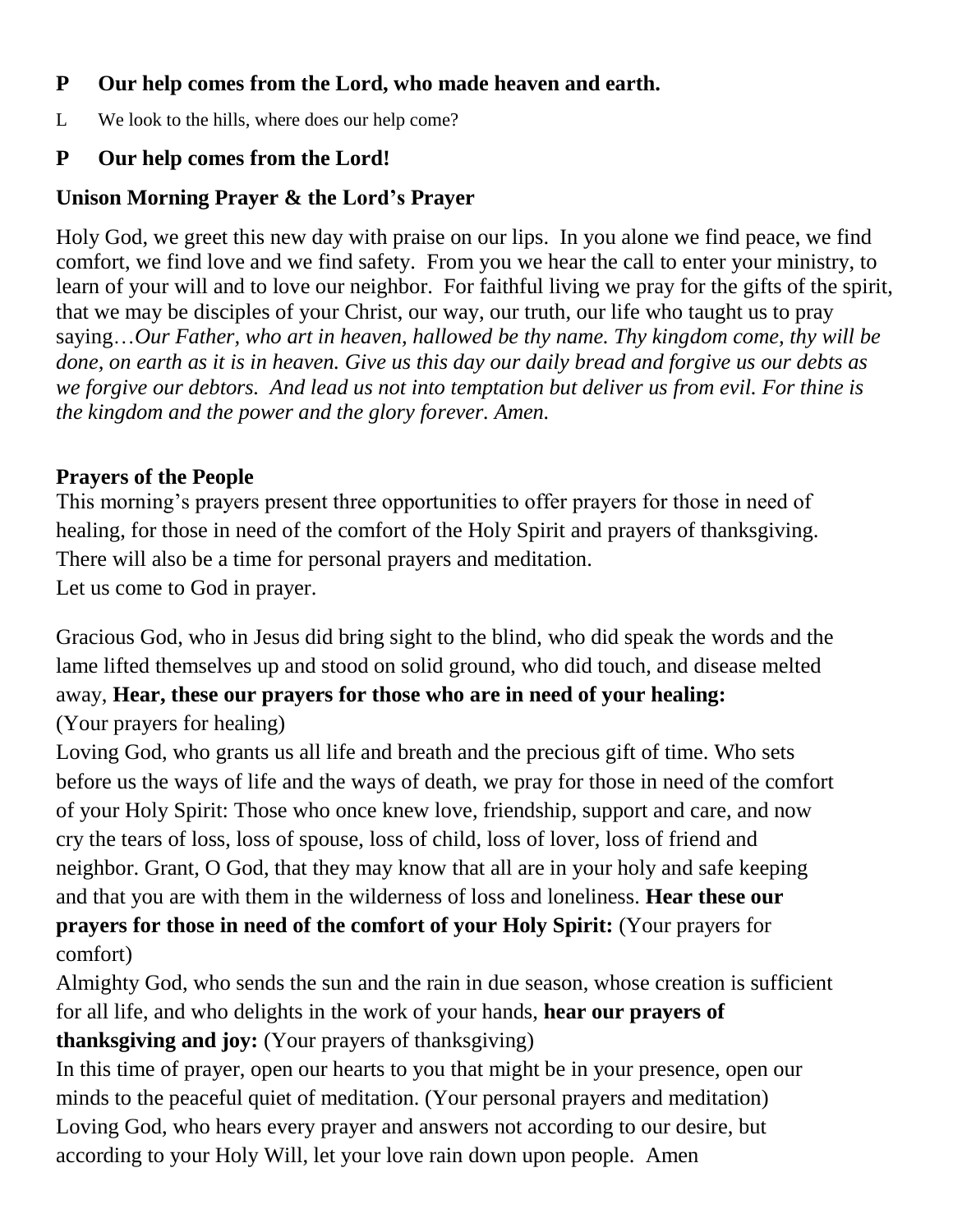#### **Scripture Lesson:**

The Apostle Paul founded the church in Corinth in 50 AD. From that point on, his relationship to that congregation was both rocky and loving. Over the years he visited Corinth at least twice and wrote more than the two letters that are in the New Testament. In Second Corinthians, Paul mentions his second visit as being painful and references a letter that he describes as a letter of tears. The book of Second Corinthians is Paul's assurance to the Christians in Corinth that his next visit will not be painful and that his love for them continues as does God's love.

*So, we do not lose heart. Even though our outer nature is wasting away, our inner nature is being renewed day by day. For this slight momentary affliction is preparing us for an eternal weight of glory beyond all measure because we look not at what can be seen but at what cannot be seen; for what can be seen is temporary, but what cannot be seen is eternal.* 

After the reading, you may reflect on this passage.

The sermon for this Sunday may be viewed on the video posted by Tuesday.

**Sermon:** *Wasting Away*

## **The Sacrament of Communion**

## **The Invitation**

Jesus said, *Come unto me all ye that labor and are heavy laden and I will give you rest.* This morning may we come to this table of Christ seeking rest.

This morning, may we find true refreshment for our tired and parched souls in the breaking of bread and the pouring of the cup.

This morning, may we find fresh forgiveness and mercy overflowing in the birth of Jesus of Nazareth, the Lord's Christ.

This morning, may we find that the grace of Christ may come to us at this table, in the breaking of this bread and the pouring of this cup.

#### **The Prayer of Consecration**

O Lord, My God, the journey is too great for us: unless you feed us with the bread from heaven and the cup of life, unless you share with us your own life, victorious over sin, hatred, pain, and death. Let your spirit flow through our hearts. May your strength, be our strength. Your love, be our love. Your will be our will. As we come to this table, bless this bread from heaven and this cup of life that we may be one with you, in heart, mind and will. Amen.

## **Blessing of the Bread**

On the night that Jesus was to be betrayed, he sat at table with all of his disciples. During the course of the meal, he took bread off the table. When he had given thanks, he broke it and gave it to them, saying, "This is my body, which is given for you. Do this in remembrance of me." (You break your bread and eat)